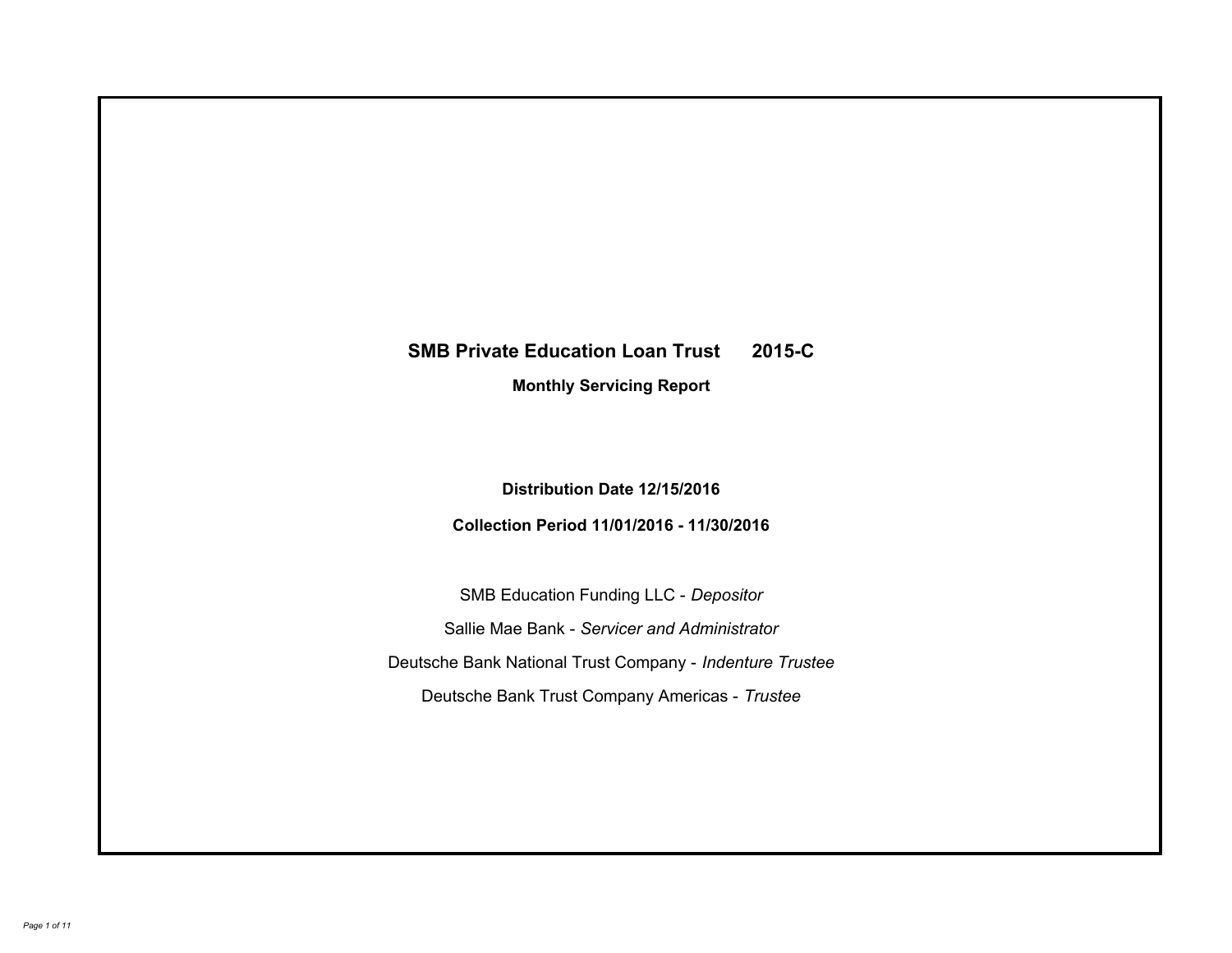| Α           | <b>Student Loan Portfolio Characteristics</b> |                                                                                                     | <b>Settlement Date</b><br>10/27/2015 | 10/31/2016           | 11/30/2016           |
|-------------|-----------------------------------------------|-----------------------------------------------------------------------------------------------------|--------------------------------------|----------------------|----------------------|
|             | <b>Principal Balance</b>                      |                                                                                                     | \$693,787,197.00                     | \$633,229,249.94     | \$633,043,348.92     |
|             | Interest to be Capitalized Balance            |                                                                                                     | 55,852,621.68                        | 50, 102, 452. 78     | 42,557,971.47        |
|             | Pool Balance                                  |                                                                                                     | \$749,639,818.68                     | \$683,331,702.72     | \$675,601,320.39     |
|             | Weighted Average Coupon (WAC)                 |                                                                                                     |                                      |                      |                      |
|             |                                               | WAC1 (Contractual Interest Rate on the Loan)                                                        | 8.28%                                | 8.51%                | 8.51%                |
|             |                                               | WAC2 (Average of Applicable Interest Rate)                                                          | 8.28%                                | 8.50%                | 8.49%                |
|             |                                               | WAC3 (Average of Actual Interest Rate)                                                              | 8.22%                                | 8.43%                | 8.42%                |
|             | Weighted Average Remaining Term               |                                                                                                     | 127.00                               | 122.61               | 122.23               |
|             | Number of Loans                               |                                                                                                     | 65,154                               | 59,871               | 59,148               |
|             | Number of Borrowers                           |                                                                                                     | 45,614                               | 41,982               | 41,506               |
|             | Pool Factor                                   | Since Issued Total Constant Prepayment Rate (1)                                                     |                                      | 0.911546700<br>7.16% | 0.901234571<br>7.40% |
|             |                                               |                                                                                                     |                                      |                      |                      |
| B           | <b>Debt Securities</b>                        | Cusip/Isin                                                                                          | 11/15/2016                           |                      | 12/15/2016           |
|             | A1                                            | 78448RAA4                                                                                           | \$96,352,202.65                      |                      | \$86,833,013.78      |
|             | A <sub>2</sub> A                              | 78448RAB2                                                                                           | \$207,000,000.00                     |                      | \$207,000,000.00     |
|             | A2B                                           | 78448RAC0                                                                                           | \$100,000,000.00                     |                      | \$100,000,000.00     |
|             | A <sub>3</sub>                                | 78448RAD8                                                                                           | \$75,000,000.00                      |                      | \$75,000,000.00      |
|             | B                                             | 78448RAE6                                                                                           | \$70,000,000.00                      |                      | \$70,000,000.00      |
|             | C                                             | 78448RAF3                                                                                           | \$50,000,000.00                      |                      | \$50,000,000.00      |
|             |                                               |                                                                                                     |                                      |                      |                      |
| $\mathsf C$ | <b>Certificates</b>                           | <b>Cusip/Isin</b>                                                                                   | 11/15/2016                           |                      | 12/15/2016           |
|             | Residual                                      | 78448R106                                                                                           | \$100,000.00                         |                      | \$100,000.00         |
|             |                                               |                                                                                                     |                                      |                      |                      |
| D           | <b>Account Balances</b>                       |                                                                                                     | 11/15/2016                           |                      | 12/15/2016           |
|             | Reserve Account Balance                       |                                                                                                     | \$1,884,455.00                       |                      | \$1,884,455.00       |
|             |                                               |                                                                                                     |                                      |                      |                      |
| E           | <b>Asset / Liability</b>                      |                                                                                                     | 11/15/2016                           |                      | 12/15/2016           |
|             | Overcollateralization Percentage              |                                                                                                     | 12.44%                               |                      | 12.84%               |
|             | Specified Overcollateralization Amount        |                                                                                                     | \$204,999,510.82                     |                      | \$202,680,396.12     |
|             | <b>Actual Overcollateralization Amount</b>    |                                                                                                     | \$84,979,500.07                      |                      | \$86,768,306.61      |
|             |                                               | (1) For additional information, see 'Since Issued CPR Methodology' found on page 11 of this report. |                                      |                      |                      |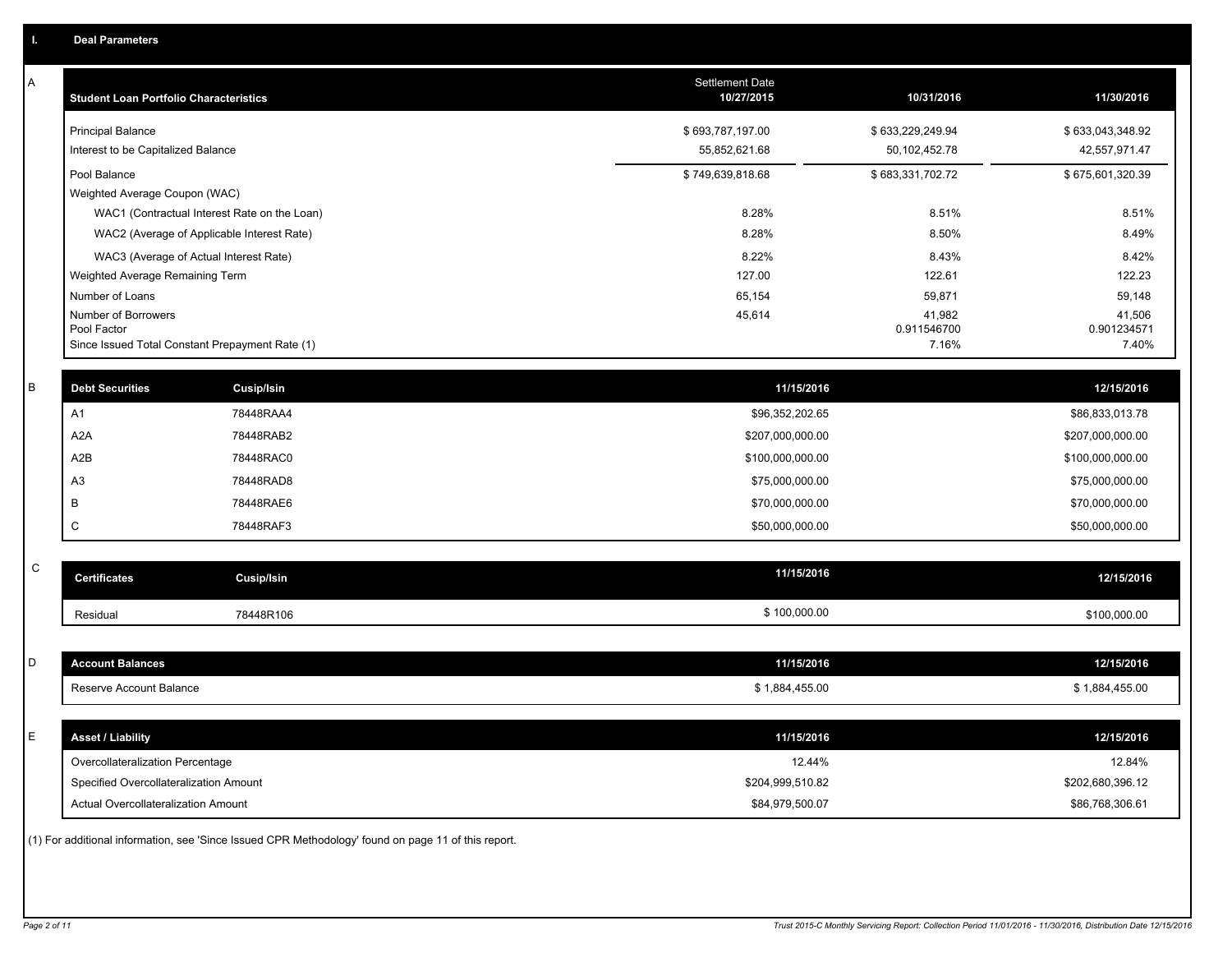### **II. 2015-C Trust Activity 11/01/2016 through 11/30/2016**

| <b>Borrower Principal</b><br>8,463,352.18                                       |  |
|---------------------------------------------------------------------------------|--|
| 0.00<br><b>Consolidation Activity Principal</b>                                 |  |
| 0.00<br>Seller Principal Reimbursement                                          |  |
| 0.00<br>Servicer Principal Reimbursement                                        |  |
| Delinquent Principal Purchases by Servicer<br>0.00                              |  |
| <b>Other Principal Deposits</b><br>0.00                                         |  |
| \$8,463,352.18<br><b>Total Principal Receipts</b>                               |  |
| В<br><b>Student Loan Interest Receipts</b>                                      |  |
| <b>Borrower Interest</b><br>2,767,940.35                                        |  |
| 0.00<br><b>Consolidation Activity Interest</b>                                  |  |
| Seller Interest Reimbursement<br>0.00                                           |  |
| Servicer Interest Reimbursement<br>0.00                                         |  |
| Delinquent Interest Purchases by Servicer<br>0.00                               |  |
| 0.00<br><b>Other Interest Deposits</b>                                          |  |
| \$2,767,940.35<br><b>Total Interest Receipts</b>                                |  |
| C<br><b>Recoveries on Realized Losses</b><br>\$33,029.29                        |  |
| \$2,902.68<br>D<br><b>Investment Income</b>                                     |  |
| Е<br><b>Funds Borrowed from Next Collection Period</b><br>\$0.00                |  |
| F<br><b>Funds Repaid from Prior Collection Period</b><br>\$0.00                 |  |
| G<br>\$0.00<br>Loan Sale or Purchase Proceeds                                   |  |
| \$0.00<br>н<br>Initial Deposits to Distribution Account                         |  |
| \$0.00<br><b>Excess Transferred from Other Accounts</b>                         |  |
| <b>Borrower Benefit Reimbursements</b><br>\$0.00<br>J                           |  |
| <b>Other Deposits</b><br>\$0.00<br>Κ                                            |  |
| Г<br><b>Other Fees Collected</b><br>\$0.00                                      |  |
| М<br><b>AVAILABLE FUNDS</b><br>\$11,267,224.50                                  |  |
| N<br>Non-Cash Principal Activity During Collection Period<br>\$8,277,451.16     |  |
| O<br>Aggregate Purchased Amounts by the Depositor, Servicer or Seller<br>\$0.00 |  |
| P<br>\$0.00<br>Aggregate Loan Substitutions                                     |  |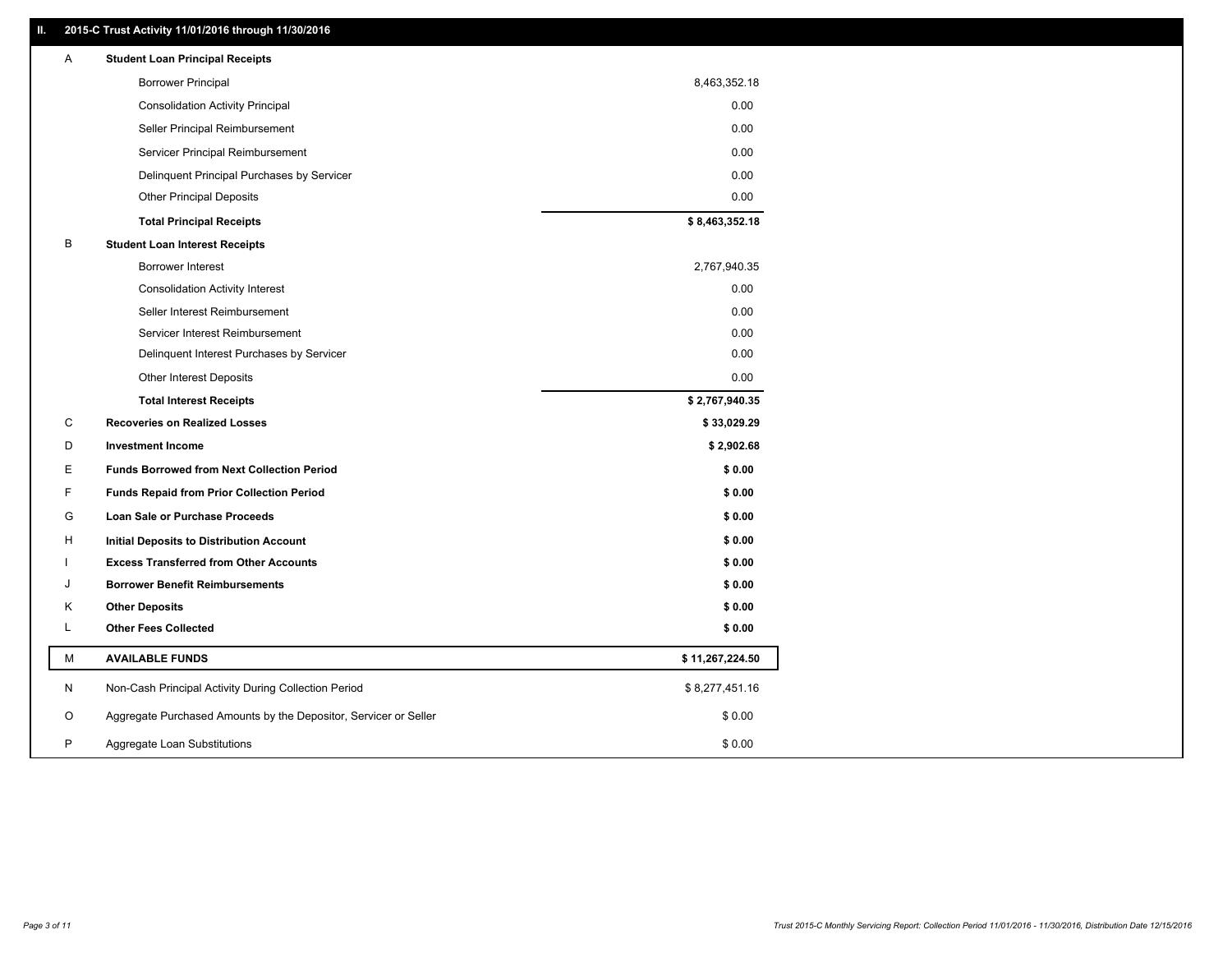|              |                       |                          |         |                  | <b>Loans by Repayment Status</b> |                            |                          |         |                  |                |                            |
|--------------|-----------------------|--------------------------|---------|------------------|----------------------------------|----------------------------|--------------------------|---------|------------------|----------------|----------------------------|
|              |                       |                          |         | 11/30/2016       |                                  |                            |                          |         | 10/31/2016       |                |                            |
|              |                       | <b>Wtd Avg</b><br>Coupon | # Loans | Principal        | % of Principal                   | % of Loans in<br>Repay (1) | <b>Wtd Avg</b><br>Coupon | # Loans | Principal        | % of Principal | % of Loans in<br>Repay (1) |
| INTERIM:     | IN SCHOOL             | 9.24%                    | 7,667   | \$80,777,893.64  | 12.760%                          | $-$ %                      | 9.23%                    | 7,780   | \$81,912,624.93  | 12.936%        | $-$ %                      |
|              | GRACE                 | 9.06%                    | 2,557   | \$27,326,887.23  | 4.317%                           | $-$ %                      | 9.11%                    | 4,797   | \$50,758,331.62  | 8.016%         | $-$ %                      |
|              | <b>DEFERMENT</b>      | 9.06%                    | 2,530   | \$26,210,221.04  | 4.140%                           | $-$ %                      | 9.07%                    | 2,521   | \$25,500,153.46  | 4.027%         | $-$ %                      |
| REPAYMENT:   | <b>CURRENT</b>        | 8.16%                    | 43,913  | \$466,895,656.93 | 73.754%                          | 93.617%                    | 8.11%                    | 42,363  | \$444,367,424.21 | 70.175%        | 93.540%                    |
|              | 31-60 DAYS DELINQUENT | 8.60%                    | 601     | \$6,980,214.87   | 1.103%                           | 1.400%                     | 8.73%                    | 572     | \$6,367,180.99   | 1.006%         | 1.340%                     |
|              | 61-90 DAYS DELINQUENT | 8.78%                    | 236     | \$2,677,976.45   | 0.423%                           | 0.537%                     | 8.81%                    | 289     | \$3,527,317.84   | 0.557%         | 0.743%                     |
|              | > 90 DAYS DELINQUENT  | 8.97%                    | 161     | \$1,784,202.80   | 0.282%                           | 0.358%                     | 9.58%                    | 123     | \$1,357,135.50   | 0.214%         | 0.286%                     |
|              | <b>FORBEARANCE</b>    | 8.47%                    | 1,483   | \$20,390,295.96  | 3.221%                           | 4.088%                     | 8.32%                    | 1,426   | \$19,439,081.39  | 3.070%         | 4.092%                     |
| <b>TOTAL</b> |                       |                          | 59,148  | \$633,043,348.92 | 100.00%                          | 100.00%                    |                          | 59,871  | \$633,229,249.94 | 100.00%        | 100.00%                    |

Percentages may not total 100% due to rounding  $^\star$ 

1 Loans classified in "Repayment" include any loan for which interim interest only, \$25 fixed payments or full principal and interest payments are due.

|                |                       |                          |         | 11/30/2016       |                |                                |                          |         | 10/31/2016       |                |                                |
|----------------|-----------------------|--------------------------|---------|------------------|----------------|--------------------------------|--------------------------|---------|------------------|----------------|--------------------------------|
|                |                       | <b>Wtd Avg</b><br>Coupon | # Loans | Principal        | % of Principal | % of Loans in<br>P&I Repay (2) | <b>Wtd Avg</b><br>Coupon | # Loans | Principal        | % of Principal | % of Loans in<br>P&I Repay (2) |
| INTERIM:       | IN SCHOOL             | 8.87%                    | 15,529  | \$179,777,950.62 | 28.399%        | $-$ %                          | 8.86%                    | 15,820  | \$183,200,920.47 | 28.931%        | $-$ %                          |
|                | GRACE                 | 8.61%                    | 5,030   | \$58,313,701.51  | 9.212%         | $-$ %                          | 8.66%                    | 8,994   | \$103,317,214.27 | 16.316%        | $-$ %                          |
|                | <b>DEFERMENT</b>      | 8.62%                    | 4,879   | \$49,978,538.99  | 7.895%         | $-$ %                          | 8.63%                    | 4,860   | \$49,122,933.49  | 7.758%         | $-$ %                          |
| P&I REPAYMENT: | <b>CURRENT</b>        | 8.04%                    | 31,337  | \$314,287,206.58 | 49.647%        | 91.105%                        | 7.93%                    | 27,888  | \$267,940,402.75 | 42.313%        | 90.037%                        |
|                | 31-60 DAYS DELINQUENT | 8.59%                    | 518     | \$6,077,669.55   | 0.960%         | 1.762%                         | 8.70%                    | 491     | \$5,548,382.05   | 0.876%         | 1.864%                         |
|                | 61-90 DAYS DELINQUENT | 8.73%                    | 217     | \$2,496,579.87   | 0.394%         | 0.724%                         | 8.79%                    | 275     | \$3,391,178.57   | 0.536%         | 1.140%                         |
|                | > 90 DAYS DELINQUENT  | 8.96%                    | 155     | \$1,721,405.84   | 0.272%         | 0.499%                         | 9.61%                    | 117     | \$1,269,136.95   | 0.200%         | 0.426%                         |
|                | FORBEARANCE           | 8.47%                    | 1,483   | \$20,390,295.96  | 3.221%         | 5.911%                         | 8.32%                    | 1,426   | \$19,439,081.39  | 3.070%         | 6.532%                         |
| <b>TOTAL</b>   |                       |                          | 59,148  | \$633,043,348.92 | 100.00%        | 100.00%                        |                          | 59,871  | \$633,229,249.94 | 100.00%        | 100.00%                        |

WAC reflects WAC3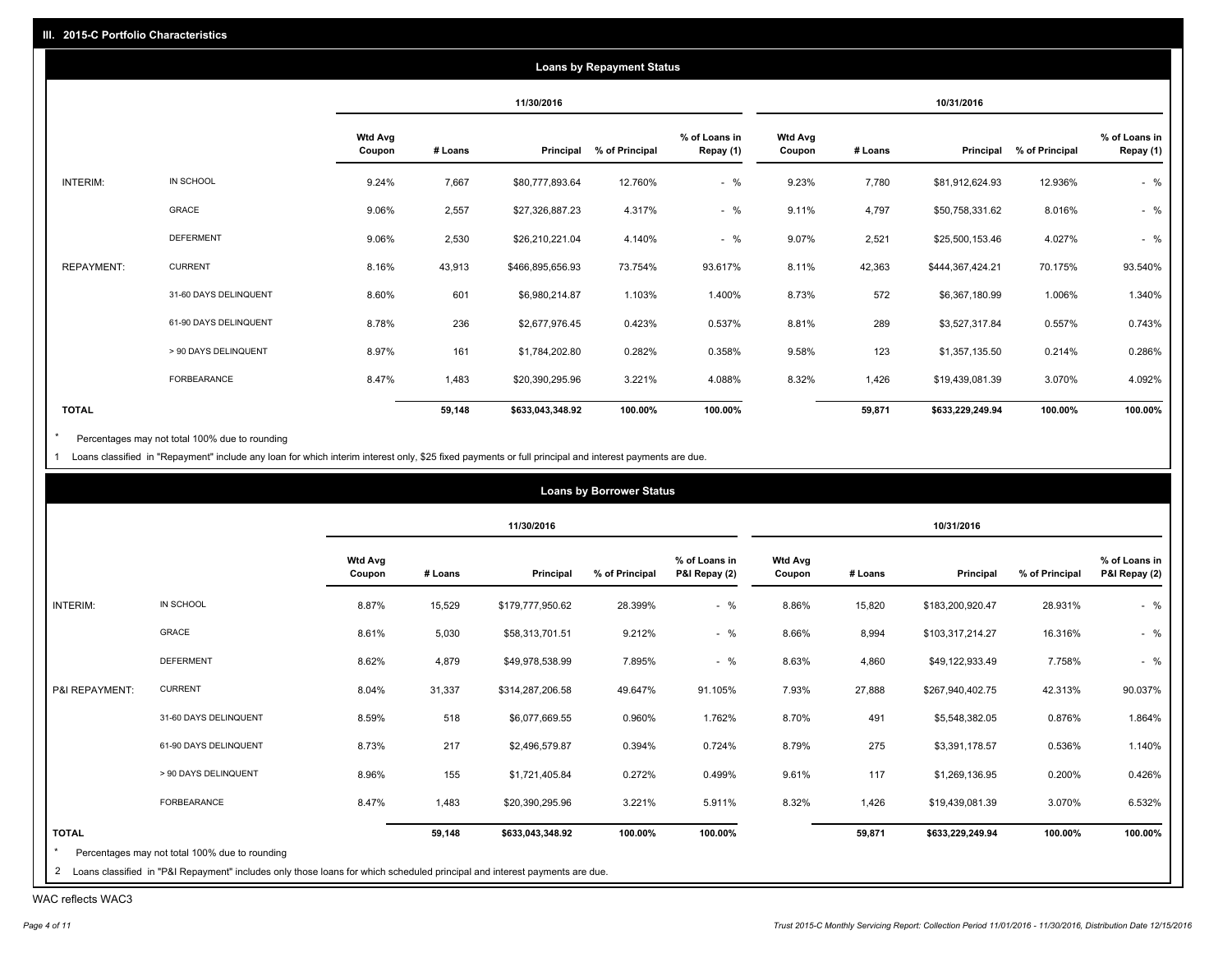|                                                                                                  | 11/30/2016       | 10/31/2016       |
|--------------------------------------------------------------------------------------------------|------------------|------------------|
| Pool Balance                                                                                     | \$675,601,320.39 | \$683,331,702.72 |
| Total # Loans                                                                                    | 59,148           | 59,871           |
| Total # Borrowers                                                                                | 41,506           | 41,982           |
| Weighted Average Coupon                                                                          | 8.49%            | 8.50%            |
| Weighted Average Remaining Term                                                                  | 122.23           | 122.61           |
| Percent of Pool - Cosigned                                                                       | 92.7%            | 92.6%            |
| Percent of Pool - Non Cosigned                                                                   | 7.3%             | 7.4%             |
| Borrower Interest Accrued for Period                                                             | \$4,328,154.53   | \$4,650,334.73   |
| Outstanding Borrower Interest Accrued                                                            | \$45,839,425.06  | \$53,086,567.97  |
| Gross Principal Realized Loss - Periodic                                                         | \$494,455.60     | \$674,753.77     |
| Gross Principal Realized Loss - Cumulative                                                       | \$5,938,180.02   | \$5,443,724.42   |
| Recoveries on Realized Losses - Periodic                                                         | \$33,029.29      | \$22,308.75      |
| Recoveries on Realized Losses - Cumulative                                                       | \$261,787.56     | \$228,758.27     |
| Net Losses - Periodic                                                                            | \$461,426.31     | \$652,445.02     |
| Net Losses - Cumulative                                                                          | \$5,676,392.46   | \$5,214,966.15   |
| Non-Cash Principal Activity - Capitalized Interest                                               | \$8,776,643.64   | \$1,391,409.50   |
| Since Issued Total Constant Prepayment Rate (CPR) (1)                                            | 7.40%            | 7.16%            |
| <b>Loan Substitutions</b>                                                                        | \$0.00           | \$0.00           |
| <b>Cumulative Loan Substitutions</b>                                                             | \$0.00           | \$0.00           |
| <b>Unpaid Servicing Fees</b>                                                                     | \$0.00           | \$0.00           |
| <b>Unpaid Administration Fees</b>                                                                | \$0.00           | \$0.00           |
| <b>Unpaid Carryover Servicing Fees</b>                                                           | \$0.00           | \$0.00           |
| Note Interest Shortfall                                                                          | \$0.00           | \$0.00           |
| Loans in Modification                                                                            | \$11,842,388.47  | \$11,533,495.41  |
| % of Loans in Modification as a % of Loans in Repayment (P&I)                                    | 3.43%            | 3.88%            |
|                                                                                                  |                  |                  |
| % Annualized Gross Principal Realized Loss - Periodic as a %<br>of Loans in Repayment (P&I) * 12 | 1.72%            | 2.72%            |
| % Gross Principal Realized Loss - Cumulative as a % of<br>Original Pool Balance                  | 0.79%            | 0.73%            |

(1) For additional information, see 'Since Issued CPR Methodology' found on page 11 of this report.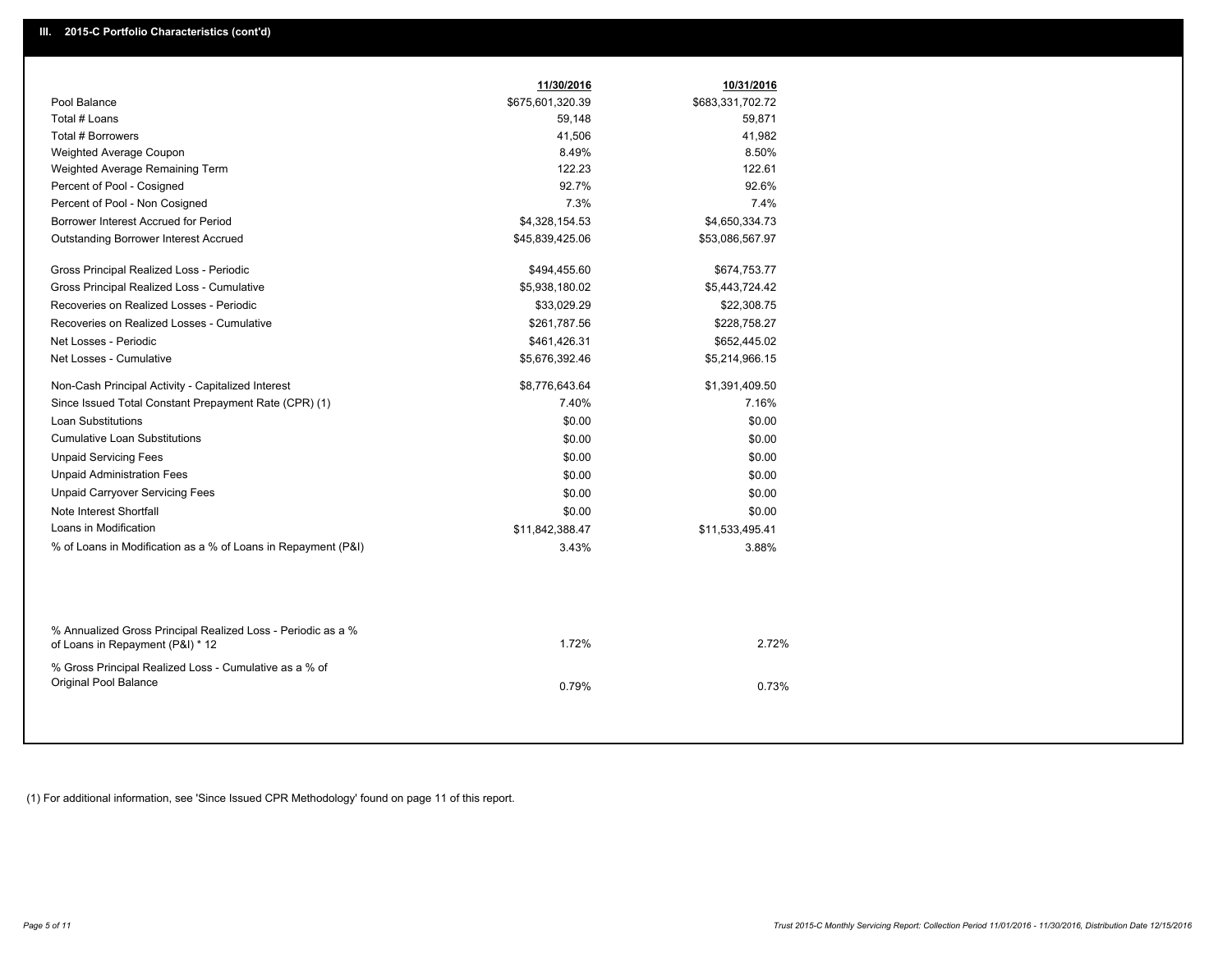#### **Loan Program**  A

|                                    | Weighted<br><b>Average Coupon</b> | # LOANS | <b>\$ AMOUNT</b> | $%$ *     |
|------------------------------------|-----------------------------------|---------|------------------|-----------|
| - Smart Option Interest-Only Loans | 7.44%                             | 13,493  | \$123,283,143.63 | 19.475%   |
| - Smart Option Fixed Pay Loans     | 8.34%                             | 15,781  | \$200,777,693.62 | 31.716%   |
| - Smart Option Deferred Loans      | 8.83%                             | 29,874  | \$308,982,511.67 | 48.809%   |
| - Other Loan Programs              | $0.00\%$                          | 0       | \$0.00           | $0.000\%$ |
| <b>Total</b>                       | 8.42%                             | 59,148  | \$633,043,348.92 | 100.000%  |

\* Percentages may not total 100% due to rounding

B

C

**Index Type**

|                       | Weighted<br><b>Average Coupon</b> | # LOANS | \$ AMOUNT        | $%$ *     |
|-----------------------|-----------------------------------|---------|------------------|-----------|
| - Fixed Rate Loans    | 9.13%                             | 10,666  | \$127,199,787.10 | 20.093%   |
| - LIBOR Indexed Loans | 8.24%                             | 48,482  | \$505,843,561.82 | 79.907%   |
| - Other Index Rates   | $0.00\%$                          | 0       | \$0.00           | $0.000\%$ |
| Total                 | 8.42%                             | 59,148  | \$633,043,348.92 | 100.000%  |

\* Percentages may not total 100% due to rounding

## **Weighted Average Recent FICO**

| $0 - 639$    | 3,566  | \$34,313,791.59  | 5.420%   |
|--------------|--------|------------------|----------|
| 640 - 669    | 3,215  | \$31,365,425.30  | 4.955%   |
| 670 - 699    | 6,817  | \$70,663,674.31  | 11.163%  |
| 700 - 739    | 13,621 | \$145,657,076.20 | 23.009%  |
| $740 +$      | 31,919 | \$350,975,352.69 | 55.443%  |
| N/A(1)       | 10     | \$68,028.83      | 0.011%   |
| <b>Total</b> | 59,148 | \$633,043,348.92 | 100.000% |

WAC reflects WAC3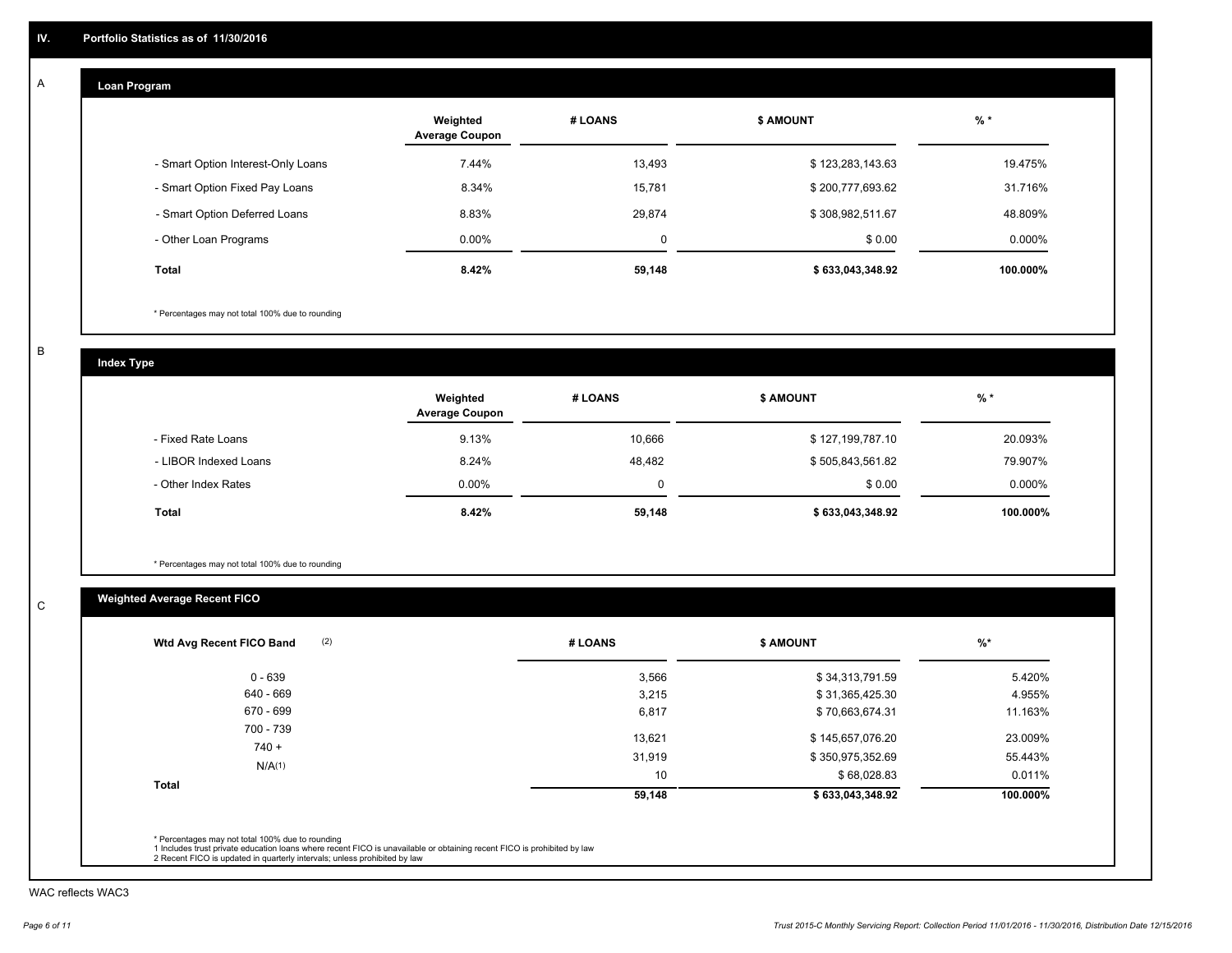| \$1,884,455.00<br>\$1,884,455.00<br>\$478,352,202.65<br>\$675,601,320.39 |
|--------------------------------------------------------------------------|
|                                                                          |
|                                                                          |
|                                                                          |
|                                                                          |
|                                                                          |
|                                                                          |
| \$0.00                                                                   |
|                                                                          |
|                                                                          |
| \$0.00                                                                   |
| \$675,601,320.39                                                         |
| \$202,680,396.12                                                         |
| \$0.00                                                                   |
| \$50,000,000.00                                                          |
| \$75,431,278.38                                                          |
|                                                                          |
|                                                                          |
|                                                                          |
| \$0.00                                                                   |
| \$75,431,278.38                                                          |
| \$0.00                                                                   |
| \$0.00                                                                   |
| \$548,352,202.65<br>\$675,601,320.39<br>\$74,963,981.87                  |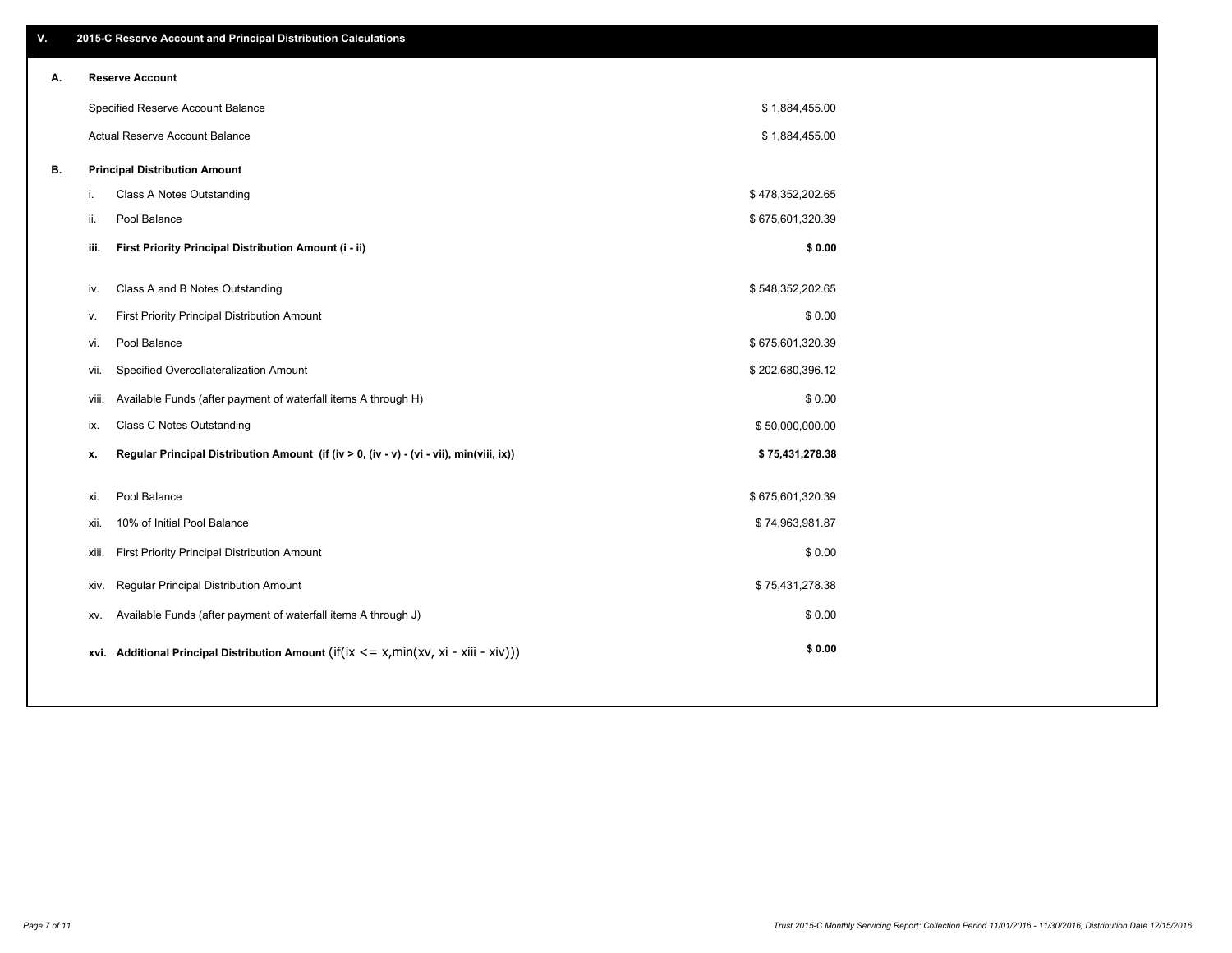|    |                                                         | Paid           | <b>Funds Balance</b> |
|----|---------------------------------------------------------|----------------|----------------------|
|    |                                                         |                |                      |
|    | <b>Total Available Funds</b>                            |                | \$11,267,224.50      |
| A  | <b>Trustee Fees</b>                                     | \$18,375.00    | \$11,248,849.50      |
| B  | <b>Servicing Fees</b>                                   | \$422,785.45   | \$10,826,064.05      |
| C  | i. Administration Fees                                  | \$8,333.00     | \$10,817,731.05      |
|    | ii. Unreimbursed Administrator Advances plus any Unpaid | \$0.00         | \$10,817,731.05      |
| D  | Class A Noteholders Interest Distribution Amount        | \$906,875.51   | \$9,910,855.54       |
| Е  | <b>First Priority Principal Payment</b>                 | \$0.00         | \$9,910,855.54       |
| F. | Class B Noteholders Interest Distribution Amount        | \$204,166.67   | \$9,706,688.87       |
| G  | Class C Noteholders Interest Distribution Amount        | \$187,500.00   | \$9,519,188.87       |
| H  | <b>Reinstatement Reserve Account</b>                    | \$0.00         | \$9,519,188.87       |
|    | Regular Principal Distribution                          | \$9,519,188.87 | \$0.00               |
| J  | <b>Carryover Servicing Fees</b>                         | \$0.00         | \$0.00               |
| Κ  | Additional Principal Distribution Amount                | \$0.00         | \$0.00               |
| L. | Unpaid Expenses of Trustee                              | \$0.00         | \$0.00               |
| M  | Unpaid Expenses of Administrator                        | \$0.00         | \$0.00               |
| N  | Remaining Funds to the Residual Certificateholders      | \$0.00         | \$0.00               |

#### **Waterfall Conditions**

| А. |      | <b>Class C Noteholders' Interest Distribution Condition</b>                      |                  |  |
|----|------|----------------------------------------------------------------------------------|------------------|--|
|    |      | Pool Balance                                                                     | \$675,601,320.39 |  |
|    | Ш.   | Class A and B Notes Outstanding                                                  | \$548,352,202.65 |  |
|    | iii. | Class C Noteholders' Interest Distribution Ratio (i / ii)                        | 123.21%          |  |
|    | IV.  | Minimum Ratio                                                                    | 110.00%          |  |
|    | ٧.   | Is the Class C Noteholders' Interest Distribution Condition Satisfied (iii > iv) | ν                |  |
|    |      |                                                                                  |                  |  |

\* If the Class C Noteholders' Interest Distribution Condition is satisfied then the amount of interest accrued at the Class C Rate for the Accrual Period is Released on the distribution Date.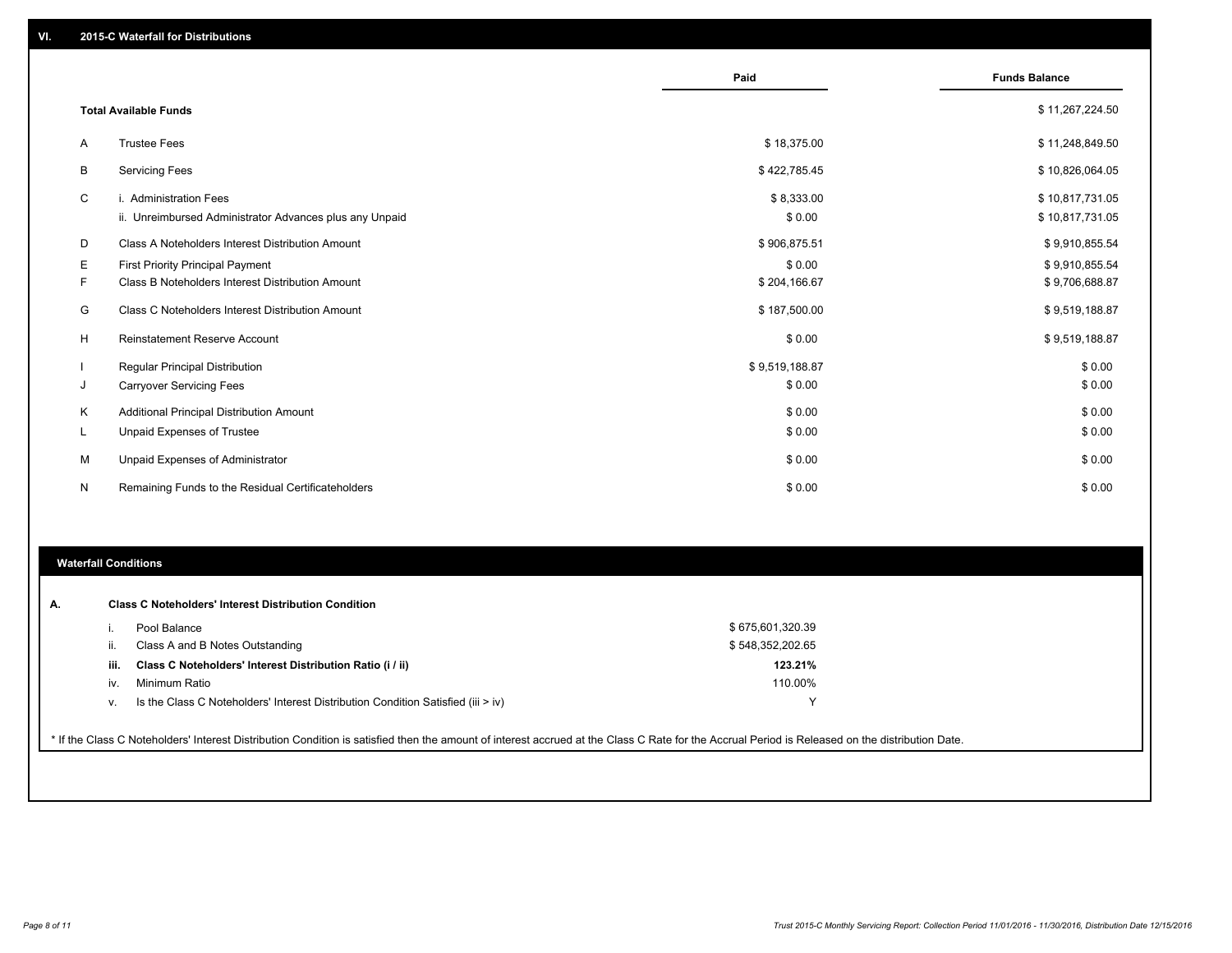| <b>Distribution Amounts</b>                                |                         |                         |                         |
|------------------------------------------------------------|-------------------------|-------------------------|-------------------------|
|                                                            | A <sub>1</sub>          | A <sub>2</sub> A        | A <sub>2</sub> B        |
| Cusip/Isin                                                 | 78448RAA4               | 78448RAB2               | 78448RAC0               |
| <b>Beginning Balance</b>                                   | \$96,352,202.65         | \$207,000,000.00        | \$100,000,000.00        |
| Index                                                      | <b>LIBOR</b>            | <b>FIXED</b>            | <b>LIBOR</b>            |
| Spread/Fixed Rate                                          | 0.90%                   | 2.75%                   | 1.40%                   |
| Record Date (Days Prior to Distribution)                   | 1 NEW YORK BUSINESS DAY | 1 NEW YORK BUSINESS DAY | 1 NEW YORK BUSINESS DAY |
| <b>Accrual Period Begin</b>                                | 11/15/2016              | 11/15/2016              | 11/15/2016              |
| <b>Accrual Period End</b>                                  | 12/15/2016              | 12/15/2016              | 12/15/2016              |
| Daycount Fraction                                          | 0.08333333              | 0.08333333              | 0.08333333              |
| Interest Rate*                                             | 1.43817%                | 2.75000%                | 1.93817%                |
| <b>Accrued Interest Factor</b>                             | 0.001198475             | 0.002291667             | 0.001615142             |
| <b>Current Interest Due</b>                                | \$115,475.71            | \$474,375.00            | \$161,514.17            |
| Interest Shortfall from Prior Period Plus Accrued Interest | $\mathsf{\$}$ -         | $\mathsf{\$}$ -         | $\mathsf{\$}$ -         |
| <b>Total Interest Due</b>                                  | \$115,475.71            | \$474,375.00            | \$161,514.17            |
| <b>Interest Paid</b>                                       | \$115,475.71            | \$474,375.00            | \$161,514.17            |
| <b>Interest Shortfall</b>                                  | $\mathsf S$ -           | $$ -$                   | $$ -$                   |
| <b>Principal Paid</b>                                      | \$9,519,188.87          | $\frac{2}{3}$ -         | $\mathsf{\$}$ -         |
| <b>Ending Principal Balance</b>                            | \$86,833,013.78         | \$207,000,000.00        | \$100,000,000.00        |
| Paydown Factor                                             | 0.047835120             | 0.000000000             | 0.000000000             |
| <b>Ending Balance Factor</b>                               | 0.436346803             | 1.000000000             | 1.000000000             |

\* Pay rates for Current Distribution. For the interest rates applicable to the next distribution date, please see https://www.salliemae.com/about/investors/data/SMBabrate.txt.

**VII. 2015-C Distributions**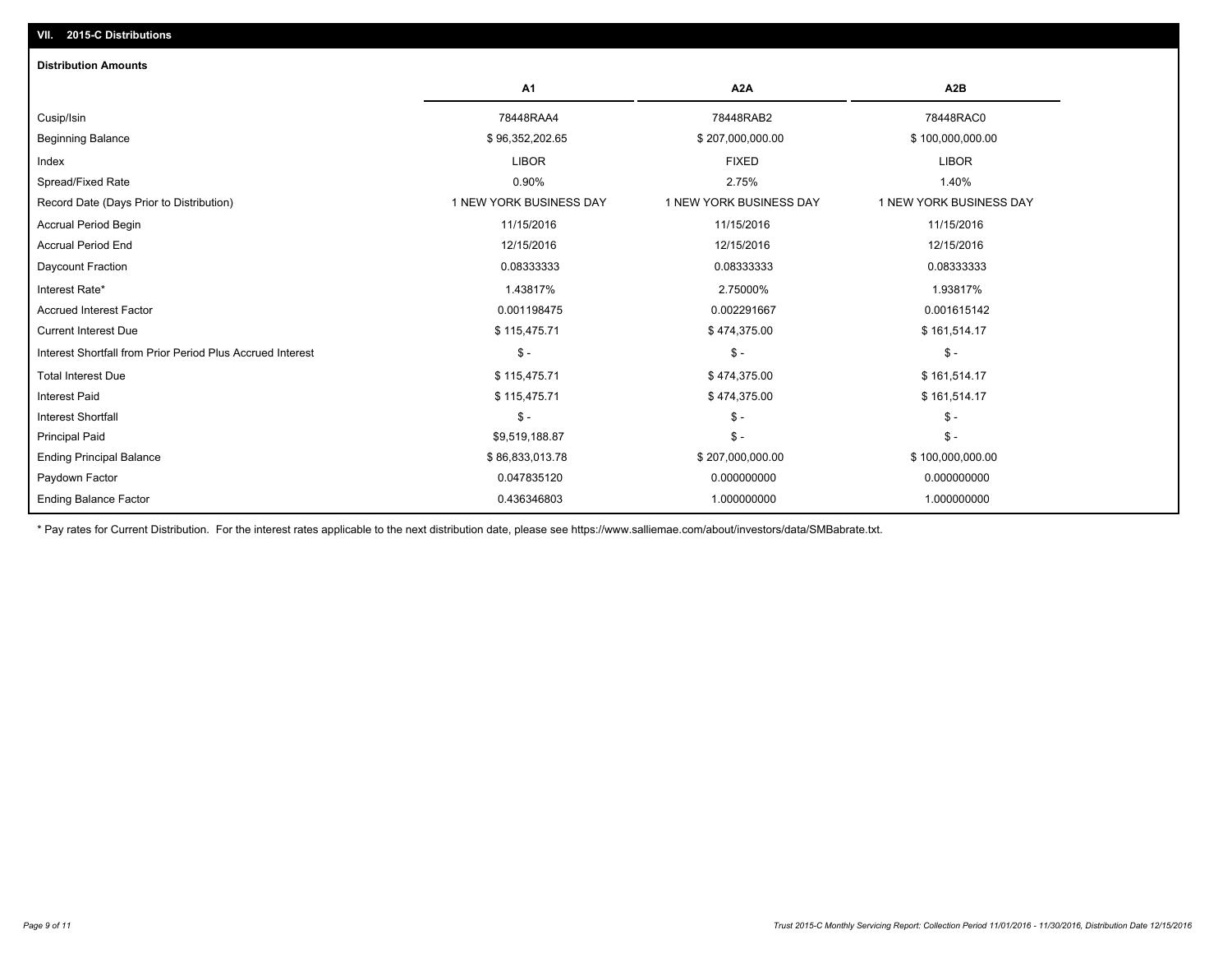| A3                      | в                       | с                       |
|-------------------------|-------------------------|-------------------------|
| 78448RAD8               | 78448RAE6               | 78448RAF3               |
| \$75,000,000.00         | \$70,000,000.00         | \$50,000,000.00         |
| <b>LIBOR</b>            | <b>FIXED</b>            | <b>FIXED</b>            |
| 1.95%                   | 3.50%                   | 4.50%                   |
| 1 NEW YORK BUSINESS DAY | 1 NEW YORK BUSINESS DAY | 1 NEW YORK BUSINESS DAY |
| 11/15/2016              | 11/15/2016              | 11/15/2016              |
| 12/15/2016              | 12/15/2016              | 12/15/2016              |
| 0.08333333              | 0.08333333              | 0.08333333              |
| 2.48817%                | 3.50000%                | 4.50000%                |
| 0.002073475             | 0.002916667             | 0.003750000             |
| \$155,510.63            | \$204,166.67            | \$187,500.00            |
| $\mathsf{\$}$ -         | $\mathsf{\$}$ -         | $$ -$                   |
| \$155,510.63            | \$204,166.67            | \$187,500.00            |
| \$155,510.63            | \$204,166.67            | \$187,500.00            |
| $\mathsf{\$}$ -         | $\mathsf{\$}$ -         | $S -$                   |
| $\mathsf{\$}$ -         | $\mathsf{\$}$ -         | $S -$                   |
| \$75,000,000.00         | \$70,000,000.00         | \$50,000,000.00         |
| 0.000000000             | 0.000000000             | 0.000000000             |
| 1.000000000             | 1.000000000             | 1.000000000             |
|                         |                         |                         |

\* Pay rates for Current Distribution. For the interest rates applicable to the next distribution date, please see https://www.salliemae.com/about/investors/data/SMBabrate.txt.

**VII. 2015-C Distributions**